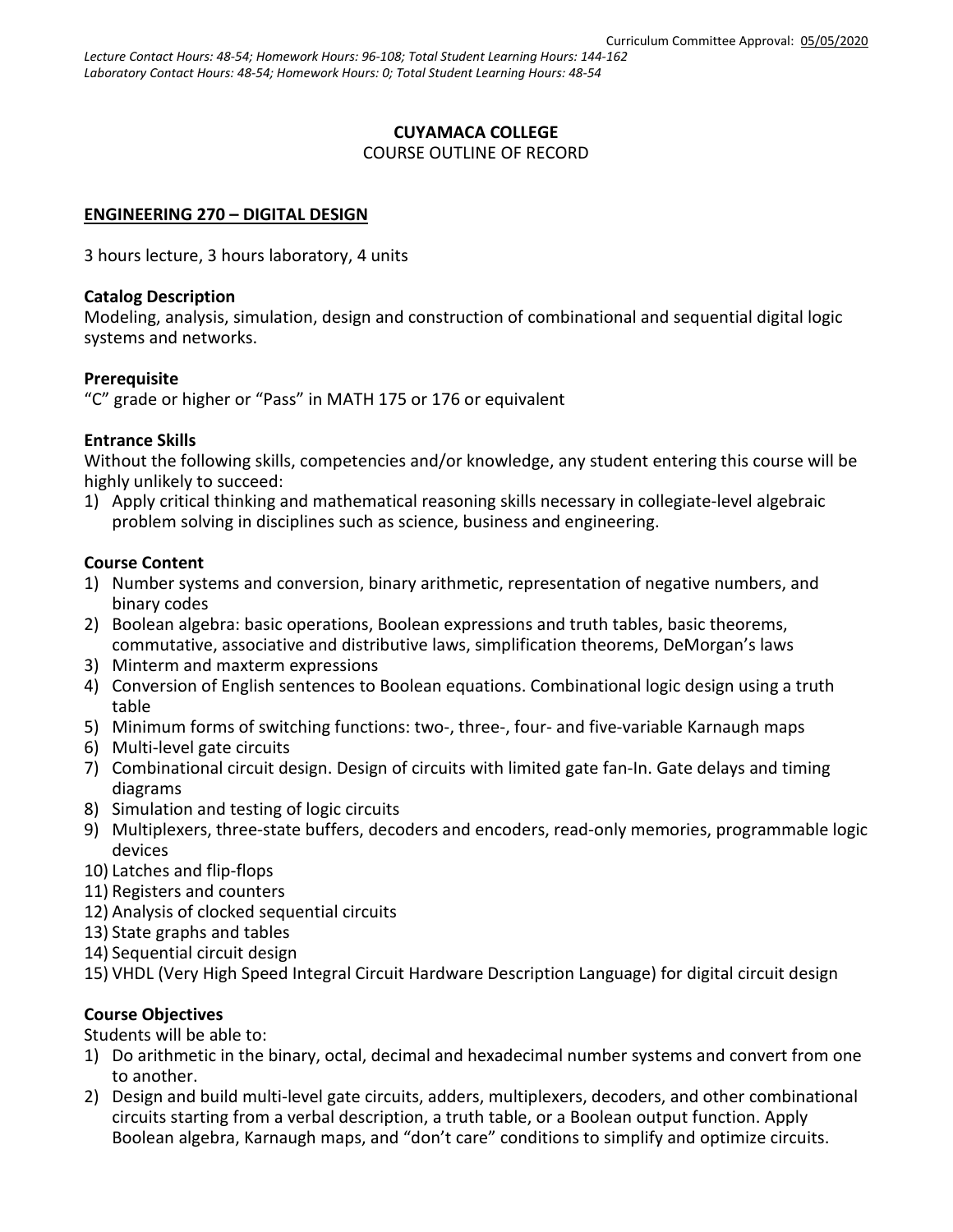- 3) Analyze a combinational circuit to determine the associated truth table and Boolean output function.
- 4) Explain the operation of a ROM (Read-only memory), PLD (programmable logic device), CPLD (complex programmable logic device), and FPGA (field programmable gate array).
- 5) Design and build flip-flops, registers, counters, and clocked sequential circuits (Moore and Mealy machines) starting from a verbal description, a state table, a state diagram, or a timing diagram.
- 6) Simplify sequential circuits through redundant state analysis, the judicious use of state assignments, and one-hot encoding.
- 7) Conduct state and timing analysis of sequential logic circuits.
- 8) Apply VHDL (Very High Speed Integral Circuit Hardware Description Language) to simulate and build combinational and sequential logic circuits.
- 9) Document all aspects of the design and testing of a digital circuit.

# **Method of Evaluation**

A grading system will be established by the instructor and implemented uniformly. Grades will be based on demonstrated proficiency in subject matter determined by multiple measurements for evaluation, one of which must be essay exams, skills demonstration or, where appropriate, the symbol system.

- 1) Classroom assessment tools including reading quizzes, concept quizzes, attention quizzes, muddiest point questions, and one-minute papers that measure students' ability to apply concepts just discussed in class. An example would be a multiple choice question answered using an audience response system in which students rapidly subtract 11011 from 10001, applying one's complement number representations.
- 2) Homework that requires students to interact with the course material outside the classroom and to evaluate their ability to extend the classroom and reading experience to novel situations. Question types include word problems requiring calculations and analysis of graphical data and short answer questions. An example would be a design problem to design a Mealy sequence detector using JK flip-flops that will detect either of the following binary sequences: 1101 or 1001.
- 3) Periodic quizzes and midterm examinations to evaluate student learning and retention of the material on the time scale of weeks. Question types include word problems requiring calculations and analysis of graphical data and short answer questions. An example would be a design problem to design a Mealy sequence detector using D flip-flops that will detect either of the following binary sequences: 1101 or 1001.
- 4) Final examination to evaluate students' ability to integrate the course material as a whole and to assess overall retention of the material. Question types include word problems requiring calculations and analysis of graphical data and short answer questions. An example would be a design problem to design a Moore sequence detector using D flip-flops that will detect either of the following binary sequences: 1101 or 1001.
- 5) Laboratory notebooks that measure students' ability to apply theory from text and lecture to the development of real working circuits and to document the development from first concept to final verification. An example would be to design an electronic combination lock that will open after the sequence 7-4-5 is given to it, with the input value being displayed on a 7-segment display, and a correct sequence being rewarded with a green light.

# **Special Materials Required of Student**

Access to computer

# **Minimum Instructional Facilities**

- 1) Smart classroom
- 2) Laboratory with digital logic stations and computers

# **Method of Instruction**

- 1) Lecture and demonstration
- 2) Laboratory assignments